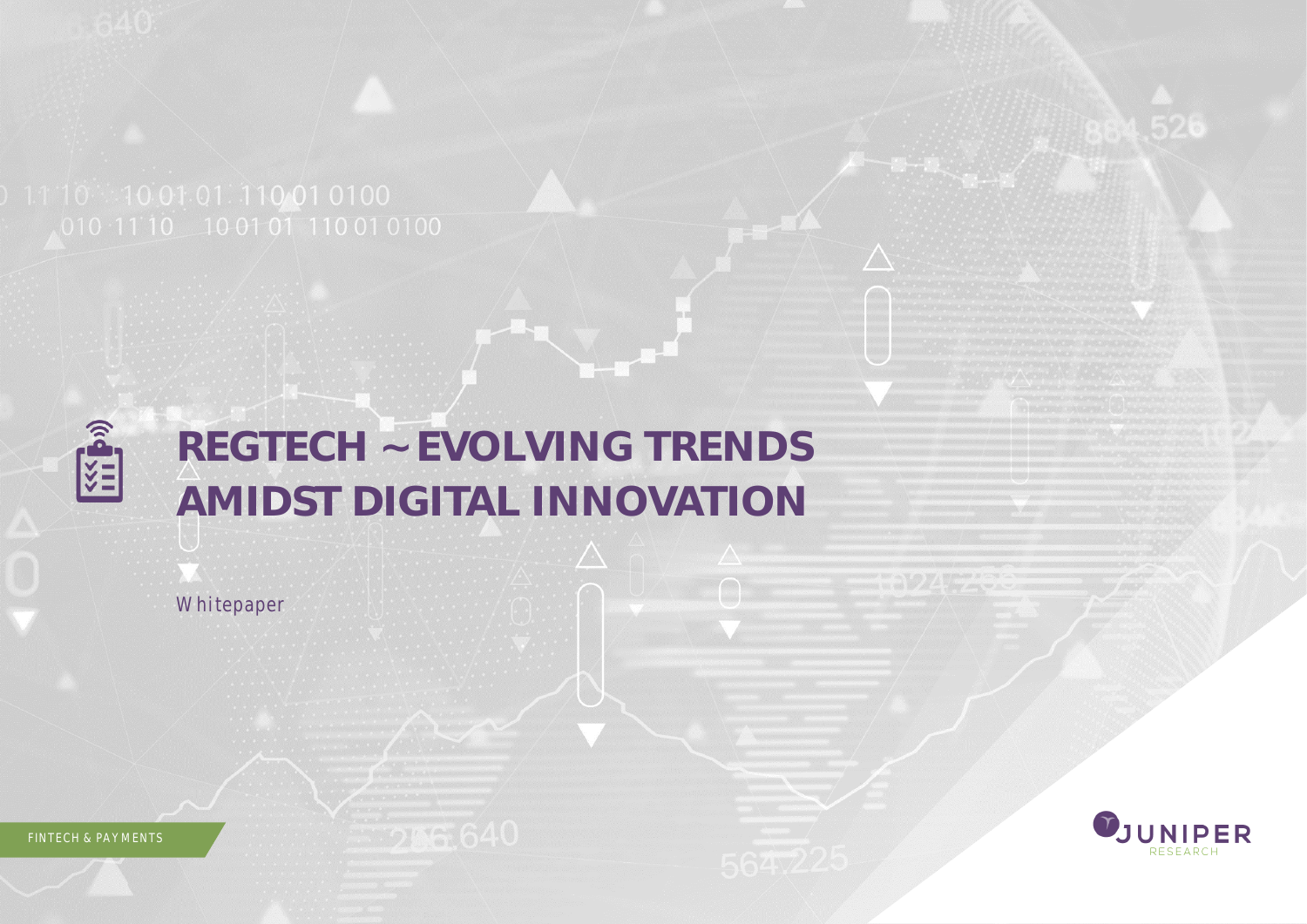# **1.1 Introduction**

Over the past few years, the concept of regtech has taken on much importance within the financial services ecosystem and beyond. During the COVID-19 pandemic, regulatory compliance has become more complicated and essential, meaning regtech is a highly dynamic and rapidly evolving area.

We utilise the UK FCA's definition of regtech, which is:

# *'A subset of Fintech that focuses on technology that may facilitate the delivery of regulatory requirements more efficiently and effectively than existing capabilities.'*

However, we believe that regtech will also become important in areas other than financial services, as highly regulated verticals seek to ease their compliance burdens.

Digital onboarding and how to onboard remotely in a safe, user-friendly way that respects KYC (Know Your Customer) regulations has become of critical importance during the pandemic, and we expect that this will remain at the centre of the regtech market. As such, this new element will be analysed extensively within this report.

# **1.2 Challenges Faced by the Regtech Market**

The regtech market is facing several challenges, while adapting to the constantly changing global regulatory framework and utilising technological systems like blockchain to deploy effective regulatory solutions.

The emergence of fintech in the new post-pandemic way accelerated the digitisation of regtech applications and changed the landscape positively.

There was a notable rise seen in the investment in regtech firms, due to businesses having to cope with increasing levels of regulation that have come into force between 2012 and 2021, including AML (Anti-money Laundering), KIC, MiFID II (the second Markets in Financial Instruments Directive), Basel III, PSD2 (the Second Payment Services Directive). Beyond simply meeting regulatory requirements, many regtech firms enable businesses to access the 'big data' that holds the potential to both address many compliance concerns and provide valuable insights into their business. Regtech solutions can also assist firms by enabling them to access their data in a cost-effective way and identify risks, predict compliance failures and enhance coordination across their business.

Even with changes to regulations, there are still multiple challenges for organisations in rationalising their regulatory compliance strategies. This section outlines five significant challenges, which are particularly difficult for highly regulated businesses to deal with.

# **i. Balancing Budgets and Increasing Compliance Costs**

The cost of compliance and risk mitigation over the last five years has been increasing and hence dominated the funds available to firms. In comparison with the pre-financial crisis, the total spent on compliance has increased considerably, not only for banks, but also for retail.

Policy makers, regulators and shareholders wants to ensure the effectiveness of regulatory requirements. These increasing compliance-related cost pressures, coupled with low interest rates and a slow economy have affected the budgets.

# **ii. Volume of Regulatory Change**

After the financial crisis, financial service firms have seen unprecedented levels of regulatory change, as governments and policy makers have sought to ensure that a similar global problem should not present itself again.

# **iii. Driving Demonstratable Cultural Change**

The development of regtech has the potential to bridge the gap between the culture of the past, where compliance was a comparatively small mandatory function, to the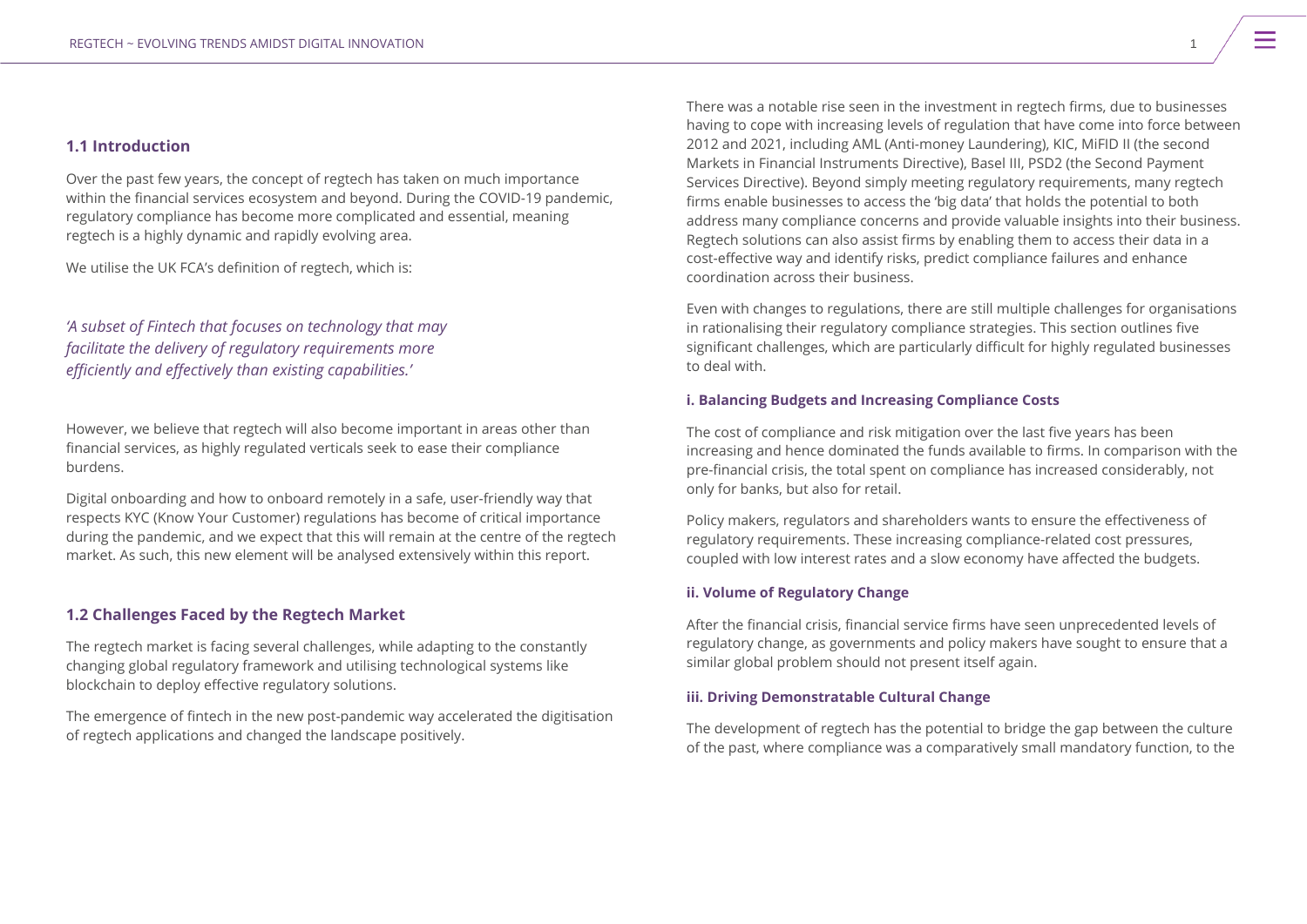culture of the future, where it will pervade almost every aspect of a financial institution's operations.

### **iv. Increasing Personal Accountability**

Compliance and risk professionals are always at risk of committing one mistake which can cost the firms in an unimaginable way. It is impossible to completely remove the risk of human error, but deploying a dedicated solution for compliance can accelerate the operations of risk professionals and remove some of their fears.

## **v. Implementation and Embedding of Regulatory Change**

Financial institutions need to reconsider their take on the impact of regulation. It should be done in a structured way to ensure consistency and to mitigate regulatory risk. Plenty of existing regulations evolve over time and this requires constant monitoring and review of business processes to ensure ongoing compliance.

As a result of these and other challenges, organisations are seeking regtech solutions to improve their compliance without increasing their workload. The main objectives for regtech deployment are outlined below:

- To address a lack of experience or skill in the organisation with regulatory functions.
- To adequately adhere to compliance requirements as laid out by relevant regulators.
- To provide reassurance that processes are being followed correctly throughout complex business processes.
- To save on costs associated with compliance through the automation of current, resource-draining processes.
- To avoid fines for non-compliance levied by government and regulatory bodies.

For highly regulated businesses, regulatory compliance is not optional; having the most effective regulatory compliance strategy is a basic requirement. What businesses must then decide is the most effective way to complete these

requirements, which is increasingly becoming an argument over which technological solutions to deploy.

# **1.3 Challenges to Digital Onboarding Use**

This section will outline the major challenges of implementing and operating digital onboarding systems.

- Potential Regulatory Hurdles: KYC/AML requirements are highly complicated, with different variations around the world. As such, it is important that systems used for digital onboarding can meet these requirements. This means several things. Firstly, the solution must be suitable for the market it is intended for, or able to be customised to match it. Secondly, the systems must be incredibly robust. This is in terms of two facets: that it can handle the volume of onboarding requests, and that it can correctly validate identity in a way that is robust enough to satisfy requirements. If systems fail on any of these counts, then the chances are that there will be a major exposure to regulatory interventions/fines.
- Process Change: Banks are large organisations, with highly complex infrastructures and requirements. Processes in some cases will have been embedded for many years, so retaining staff, altering the way systems work and ensuring a smooth transition is not an easy task. This is why changing these systems must be part of an overall digital transformation strategy, which encompasses ensuring an effective core banking system and retaining/redeploying staff.
- Disadvantages with Older Users: A major problem with digital onboarding is that it in some cases comes at the expense of access to traditional services in branch. A report from the NCRC (National Community Reinvestment Coalition) published in December 2020 found that more than 4,400 bank branches closed in the US between 2017 and 2020 — a 5.1% drop from 85,993 to 81,586. In the UK, consumer association Which? found that 13,000 cash dispensers had disappeared in just three years. These developments are restricting access to financial services, which is a major issue. Older users are also less likely to use a smartphone or use digital banking, so moving to a heavily digitally focused model risks alienating some users. The best way to de-risk this approach is to continue some aspects of access to physical services, such as partnerships with retail stores.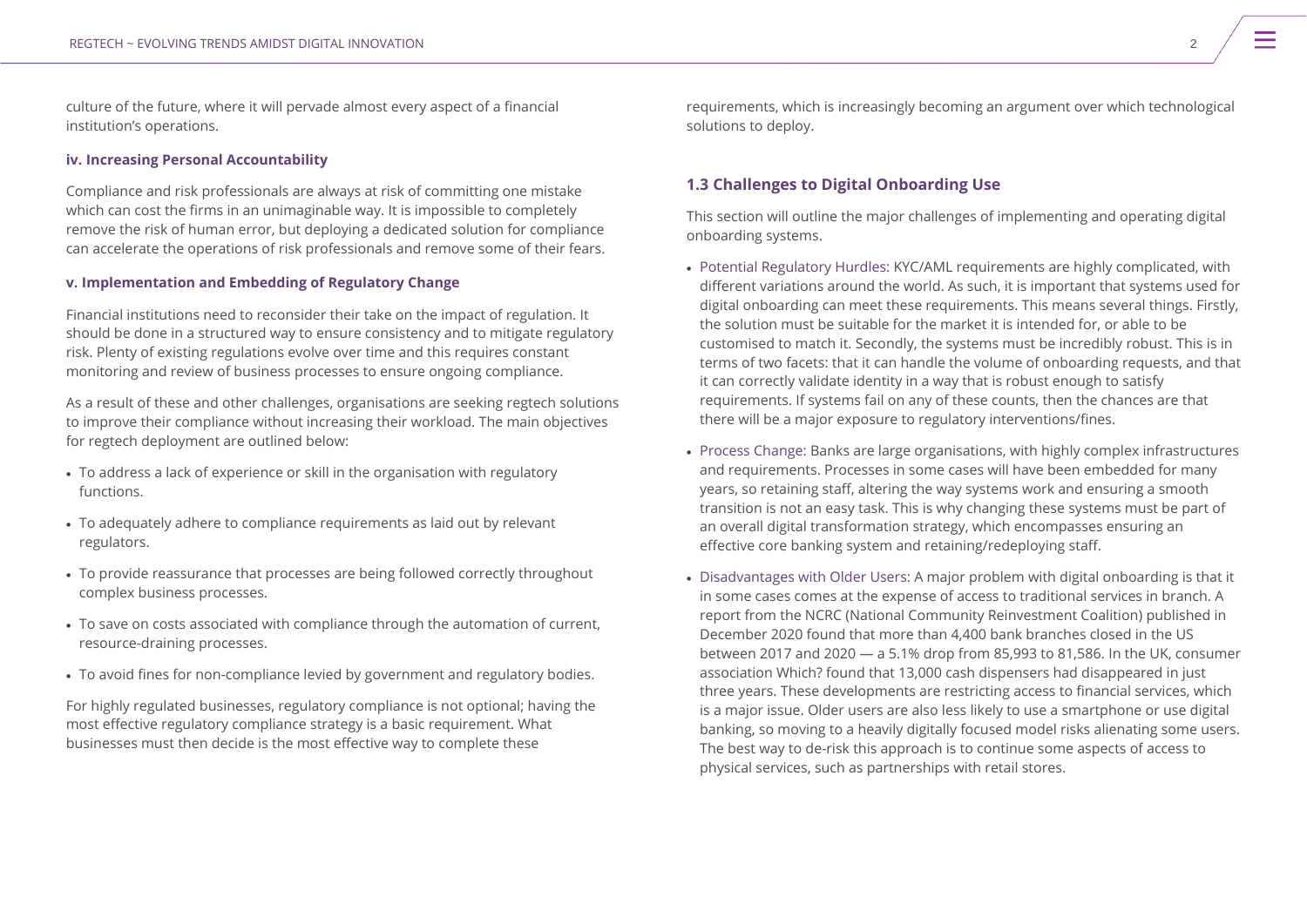• Requirement for Manual Work: While digital onboarding does have the potential to reduce resourcing requirements, this is not always the case. If a bank deploys a traditional selfie system which is not automated, then staff will have to manually review each onboarding attempt. This is not just for new accounts – new devices will often be validated this way before existing accounts can be accessed. Deploying systems in this basic way means that while the process is digitised, the resource requirements are still high. To reduce this potential concern, banks should consider deploying AI-based services at scale.

# **1.4 Digital Onboarding: Future Outlook**

AI is increasingly central to the digital onboarding process – whether this includes automatically verifying identities using selfie onboarding or building and checking identities against KYC data. These verification methods, among many others, are not standalone or the complete picture by themselves and therefore, the future will have a greater fusion between different digital onboarding mechanisms. It is impossible to figure out which is more important, as the concept of digital onboarding works best when all mechanisms work together, with different techniques fused to create an effective whole.

It is clear that going forward, digital onboarding is a critical regtech area. While spurred on by the pandemic, the change to digital onboarding is fundamental. As such, all FIs and other heavily regulated businesses should plan their transition to digital onboarding as soon as possible, to reap the biggest benefits of its introduction.

The use of AI is also critical here in delivering the true promise of digital onboarding. In its most basic form, digital onboarding translates physical processes into the digital realm. Using AI unlocks the following benefits:

- Scalability: By adopting an AI-based system, the digital onboarding systems become highly scalable. This means that as digital operations grow, the onboarding systems can keep pace.
- Time & Cost Savings: By introducing an AI system that reduces manual processing, this can decrease time spent by staff and the subsequent costs to the business.
- Superior User Experience: By offering AI in digital onboarding, decisions can be near-instantaneous, rather than there being a delay as with older systems that require manual review. This creates a truly instant experience for the user, which can be leveraged in marketing campaigns.
- Continual Improvement: AI offers the ability to refine its own performance over time; increasing approval rates while eliminating fraud. This process takes intensive training and customisation of rules-based systems under a non-AI model.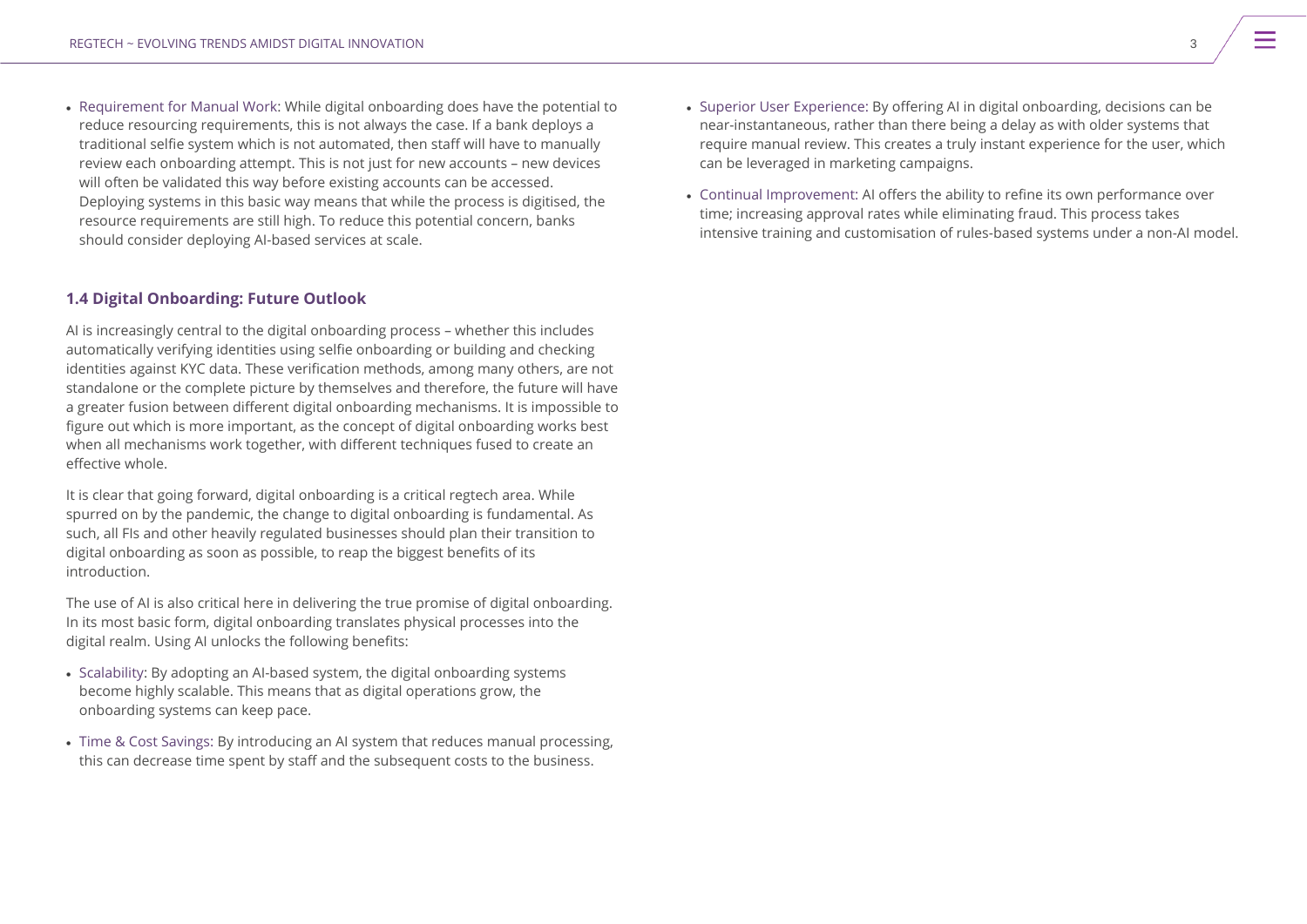# **1.5 Market Forecast Summary: Total Regtech Spend**

Global regtech spend will exceed \$204 billion by 2026; accounting for over half of all regtech spend for the first time. This spend will grow from \$68 billion in 2022; representing a growth of over 200% over the next four years. The integration of regtech services with BaaS (Banking-as-a-Service) models will be key to realising this future market growth.

*Figure 1: Total Spend on Regtech in 2026, Split by 8 Key Regions: \$203 Billion*





- BaaS models, which include outsourcing regtech services, such as digital onboarding, will be key in accelerating AI-based automation for online document verification and KYC processes.
- AI-powered onboarding enables financial institutions to benefit from real-time progress reporting and automation, which help meet rising client expectations and reduce compliance cost. 26% of digital onboarding processes in the banking market will use AI systems by 2026, compared to just 8% in 2022. Beyond digital onboarding, regtech will leverage BaaS models to swiftly expand the use of AI in banking for more comprehensive tasks, such as fraud detection and mitigation.
- Regtech vendors must also provide verification services in emerging areas where compliance is being disrupted, such as cryptocurrency exchanges, digital healthcare and online gambling. Impending changes to regulations in these markets will provide significant opportunities for regtech vendors to broaden their focus beyond financial markets to capitalise on new addressable user bases.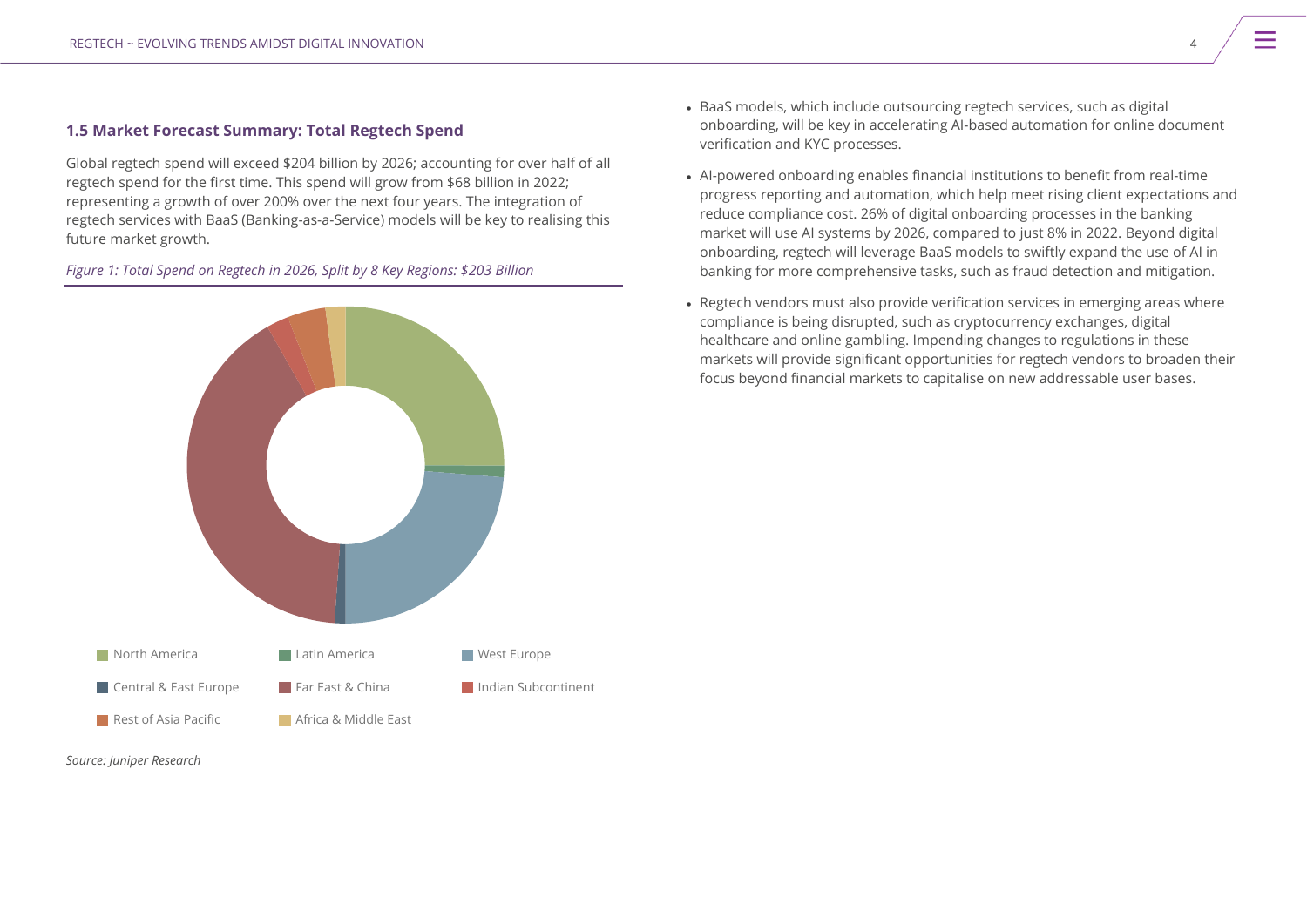# **Order the Full Research**

With detailed coverage of market benefits, challenges and future outlook forecasts, discover invaluable insights into the evolution of this interesting area. Featuring an expanded 60-strong country list, the latest version of this new Regtech report also includes the Juniper Research Competitor Leaderboard, highlighting 18 vendors; providing an invaluable resource for stakeholders seeking to understand the vendor landscape in the market.

# **Key Features**

- **Market Dynamics:** Detailed assessment of how the market is evolving, what the regulatory environment is in different countries and its role in future growth.
- **Segment Analysis:** Future outlook and comprehensive analysis of digital onboarding and KYC.
- **Juniper Research Competitor Leaderboard:** Key player capability and capacity assessment for 18 regtech vendors including:
	- **Behavox**
	- o Feedzai
	- o Moody's Corporation
	- o Symphony Ayasadi
	- o Tookitaki
	- $\circ$  Trunomi
- **Benchmark Industry Forecasts:** Forecasts for regulatory technology spending, split by KYC checks for banking and property sales done via legacy checks and AI systems, as well as splits by our 8 key regions and 60 countries.

# **What's in this Research?**

- 1. **Market Trends & Opportunities:** Detailed analysis and strategic recommendations for the expansion of regtech vendors, including evaluation of crucial areas, such as the role of industry collaborations and how fragmentation will affect market growth in future.
- 2. **Strategic Analysis:** Examines the future outlook for the regulatory technology ecosystem and provides comprehensive analysis of key trends and market disruptions. The report also offers an assessment of 18 major players within the market and their positioning via our Competitor Leaderboard.
- 3. **Interactive Forecast Excel:** Highly granular dataset comprising over 28,000 datapoints; allied to regional and sector analysis tools. Includes regional and country-level analysis, together with 5-year forecasts for the regtech market, including transaction global regulatory and compliance spending, total KYC checks for banking and property sales, total time saved during KYC checked carried via AI systems and legacy systems.
- 4. **harvest Digital Markets Intelligence Centre:** Visualises all the data in easy to use and exportable graphs, tables and charts, and features continuous data updates for 12 months.